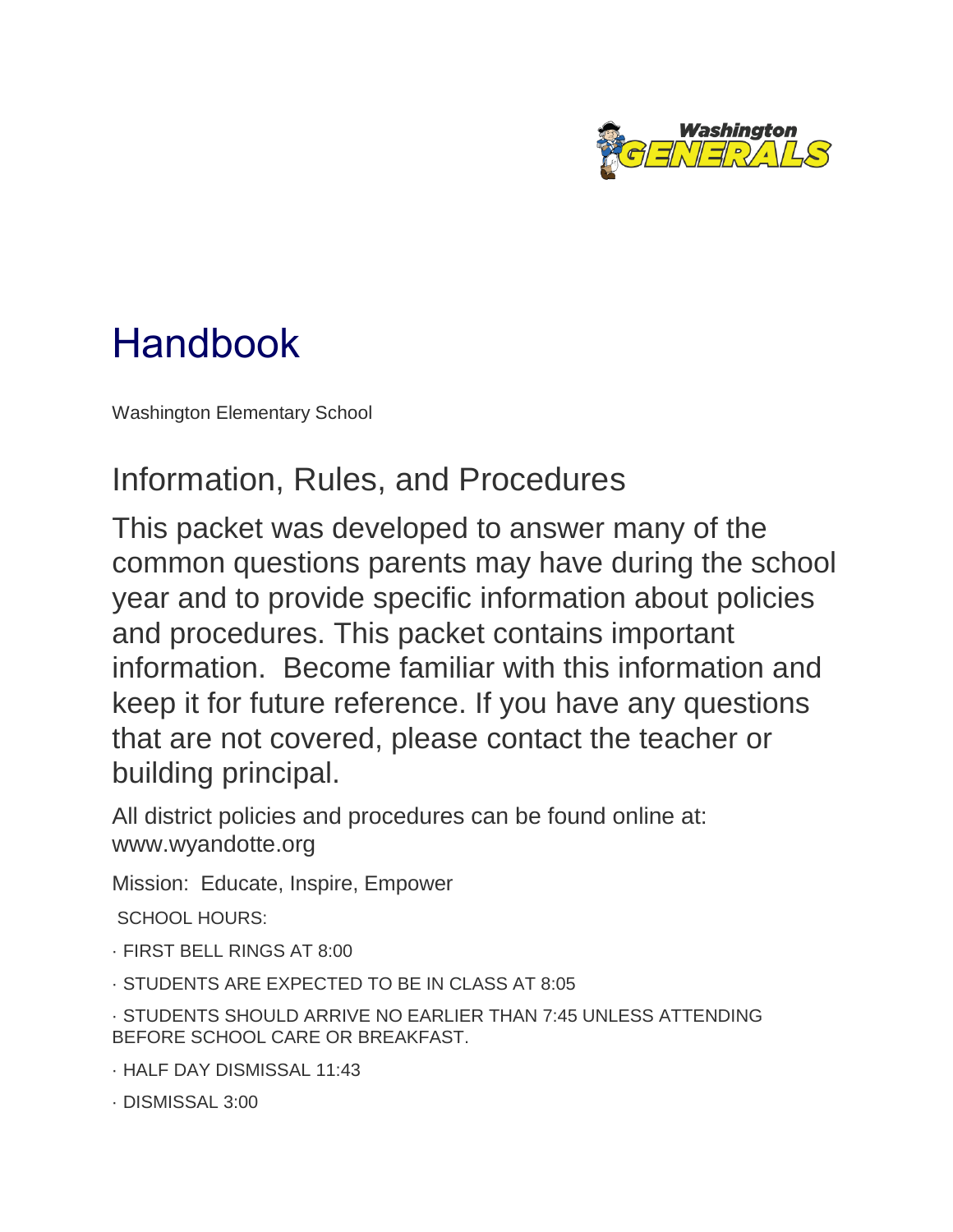· STUDENTS MUST BE PICKED UP BY 3:10PM DAILY (11:50 ON HALF DAYS)

BEFORE/AFTER SCHOOL CARE:

PLEASE CONTACT THE FOLLOWING ORGANIZATIONS IF YOU ARE IN NEED OF BEFORE OR AFTERSCHOOL CARE:

· YMCA OF SOUTHGATE: (734) 282-9622

· SALVATION ARMY: (734) 282-0930

1258 BIDDLE AVE., WYANDOTTE

FIRST DAY PROCEDURES:

I KNOW THE FIRST DAY IS EXCITING FOR YOU AND YOUR STUDENT, BUT I DO ASK THAT YOU ALLOW THEM TO ENTER THE BUILDING INDEPENDENTLY. THE STUDENTS WILL BE ASSISTED BY TEACHERS AND OTHER CARING STAFF MEMBERS. EACH TEACHER WILL BE CARRYING A SPECIFIC COLOR FLAG TO HELP YOUR CHILD RECOGNIZE WHO HIS/HER TEACHER IS. ALLOWING YOUR CHILD TO ENTER THE BUILDING WITH HIS/HER CLASSMATES BEGINS THE PROCESS OF DEVELOPING INDEPENDENCE AND ALLOWS THE TEACHER TO GET STARTED RIGHT AWAY. THANK YOU!

ENTRANCE AND DISMISSAL:

SOUTHWEST ENTRANCE (DOORS CLOSEST TO THE MARQUEE): MRS. HEFFINGER'S YOUNG 5 CLASS, MRS. EVANOFF'S KINDERGARTEN CLASS, AND MRS. BROWN'S AND MRS. MATULONIS' 1ST GRADERS

FRONT MAIN DOORS: MRS. BRUNER AND MISS LANSTRA'S KINDERGARTEN CLASSES, MRS. MCELHANEY'S 1ST GRADE, AND 3RD GRADE

DOORS CLOSEST TO THE PLAYGROUND/PARKING LOT: 2ND, 4TH, AND 5TH **GRADERS** 

THESE ARE THE DOORS THEY WILL ENTER AND DISMISS FROM EACH DAY. DESIGNATE A SPOT OUTSIDE TO MEET YOUR CHILD(REN) AFTERSCHOOL. THEY MUST EXIT OUT THEIR ASSIGNED DOOR. THEY ARE NOT PERMITTED TO WALK THROUGHOUT THE BUILDING AFTERSCHOOL. STUDENTS MUST BE OFF SCHOOL PROPERTY BY 3:10PM. PLEASE PLAN ACCORDINGLY.

STUDENTS MUST LINE UP OUTSIDE IN THEIR DESIGNATED LINE, UNLESS INCLEMENT WEATHER OCCURS (RAIN/SNOW OR TEMPERATURES BELOW 32 DEGREES\*) \* STUDENTS GO OUTSIDE FOR RECESS UNLESS THE TEMPERATURE IS BELOW 20 DEGREES

PARENTS MUST WAIT OUTSIDE DURING ARRIVAL AND DISMISSAL.

IF YOU NEED TO ENTER THE BUILDING FOR ANY REASON, YOU MUST USE THE VISITOR ENTRANCE AND SIGN IN AT THE OFFICE.

DROP AND DRIVE: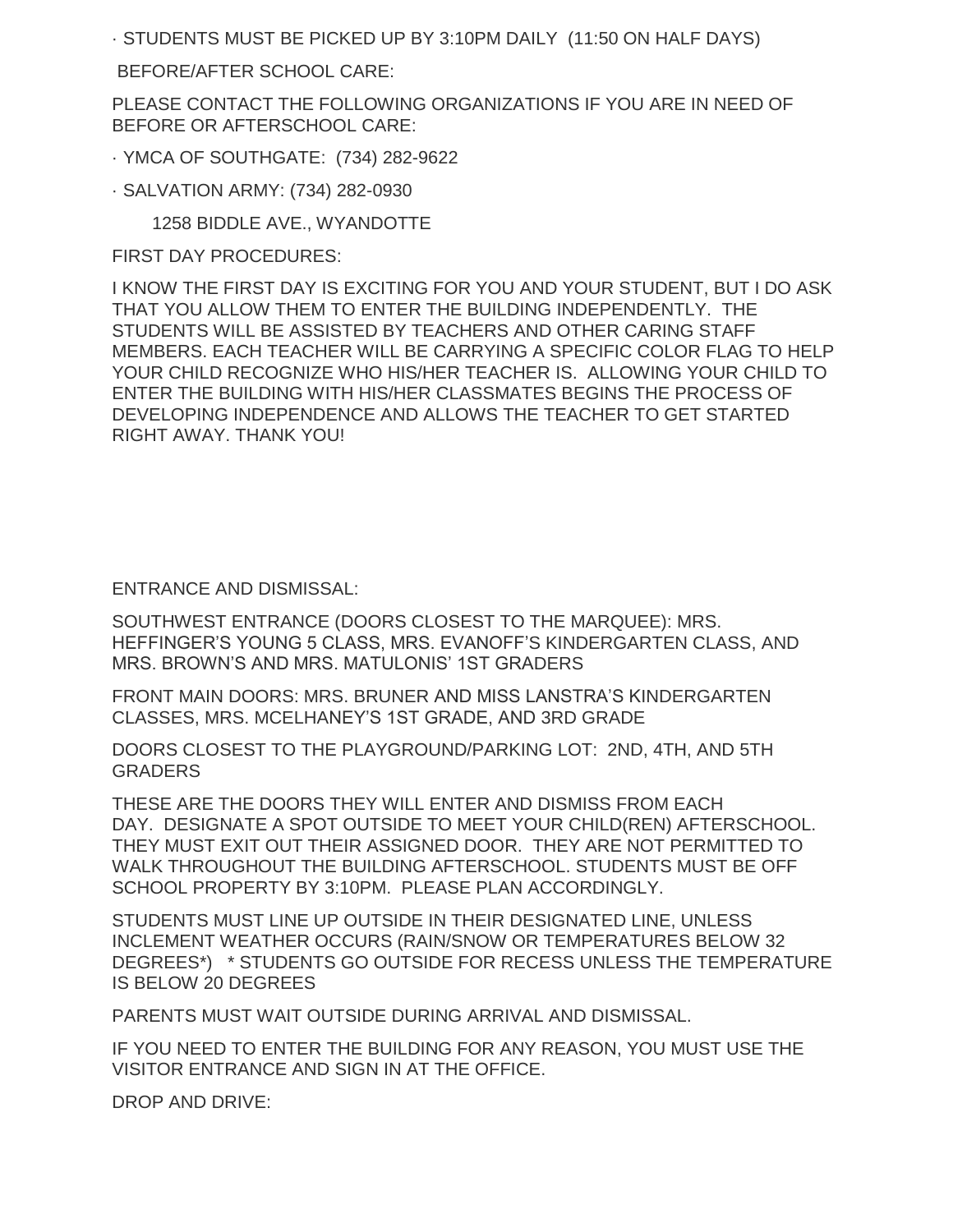IN COORDINATION WITH THE CITY OF WYANDOTTE AND OUR POLICE DEPARTMENT, WE HAVE PERMANENT MARKINGS AND PROCEDURES FOR A DROP AND DRIVE SYSTEM AT WASHINGTON ELEMENTARY SCHOOL. THE DROP AND DRIVE ZONE WILL BE STRICTLY ENFORCED FROM 7:30-8:30 AM. FOR YOUR CHILD'S SAFETY, WE HAVE ADULT PATROLLERS AT THE DROP AND DRIVE ZONES, AS WELL AS OUR STUDENT SAFETIES STATIONED AT EACH OF THE ENTRANCE DOORS.

SINCE DROP AND DRIVE IS NOT UTILIZED IN THE AFTERNOON, YOU MAY PARK IN THE DROP AND DRIVE ZONES AND WAIT IN YOUR VEHICLE FOR YOUR CHILD TO EXIT THE BUILDING WITHOUT CONCERN OF BEING TICKETED.

#### PARKING:

PLEASE MAKE SURE TO PARK IN DESIGNATED SPACES ONLY AND BE RESPECTFUL TO OUR NEIGHBORS AND THEIR PROPERTY.

#### ATTENDANCE:

REGULAR ATTENDANCE AND PUNCTUALITY IN SCHOOL GIVES STUDENTS THE BEST CHANCE OF BENEFITING FROM THE INSTRUCTIONAL PROGRAM. EXPERIENCES MISSED BECAUSE OF ABSENCES CANNOT BE MADE UP ADEQUATELY. IT IS THE INTENT OF THE SCHOOL TO ENFORCE THE FOLLOWING RULES AND REGULATIONS FOR ATTENDANCE:

· PARENTS ARE ASKED TO CALL OR EMAIL THE SCHOOL WHEN THEIR CHILD IS ABSENT: (759-6185) OR CHOLETK@WY.K12.MI.US

· IF YOUR CHILD IS GOING TO BE LATE AND NEEDS A HOT LUNCH, YOU MUST CALL THE OFFICE BY 8:30 TO HAVE ONE ORDERED. IF NOT DONE, A PARENT MUST BRING A BAG LUNCH BACK TO THE SCHOOL FOR THE CHILD.

· ATTENDANCE IS REVIEWED REGULARLY BY STAFF. PARENTS WILL BE NOTIFIED BY THE CLASSROOM TEACHER WHEN THE STUDENT HAS REACHED 5 ABSENCES OR TARDIES (ARRIVING AFTER 8:05 OR LEAVING EARLY AT THE END OF THE SCHOOL DAY). AT 10, YOU WILL RECEIVE A LETTER FROM THE SCHOOL AND AT 15 THE DISTRICT ATTENDANCE OFFICER WILL BE NOTIFIED. IF STUDENTS ARE ABSENT BEYOND THIS, A PARENT/GUARDIAN MAY BE PROSECUTED AND, IF CONVICTED, FACE UP TO 90 DAYS IN JAIL, OR A FINE OR BOTH.

· PLEASE PROVIDE MEDICAL DOCUMENTATION FOR ABSENCES WHEN POSSIBLE. CHILDREN ARE ONLY OFFICIALLY EXCUSED WITH A DOCTOR'S NOTE.

· PLEASE TRY TO PLAN FAMILY VACATIONS DURING BREAKS TO AVOID EXCESSIVE ABSENCES.

· STUDENT ABSENCES ARE REPORTED TO PARENTS ON PARENT CONNECT, REPORT CARDS, AND BY REQUEST.

ARRIVAL AFTER 8:05: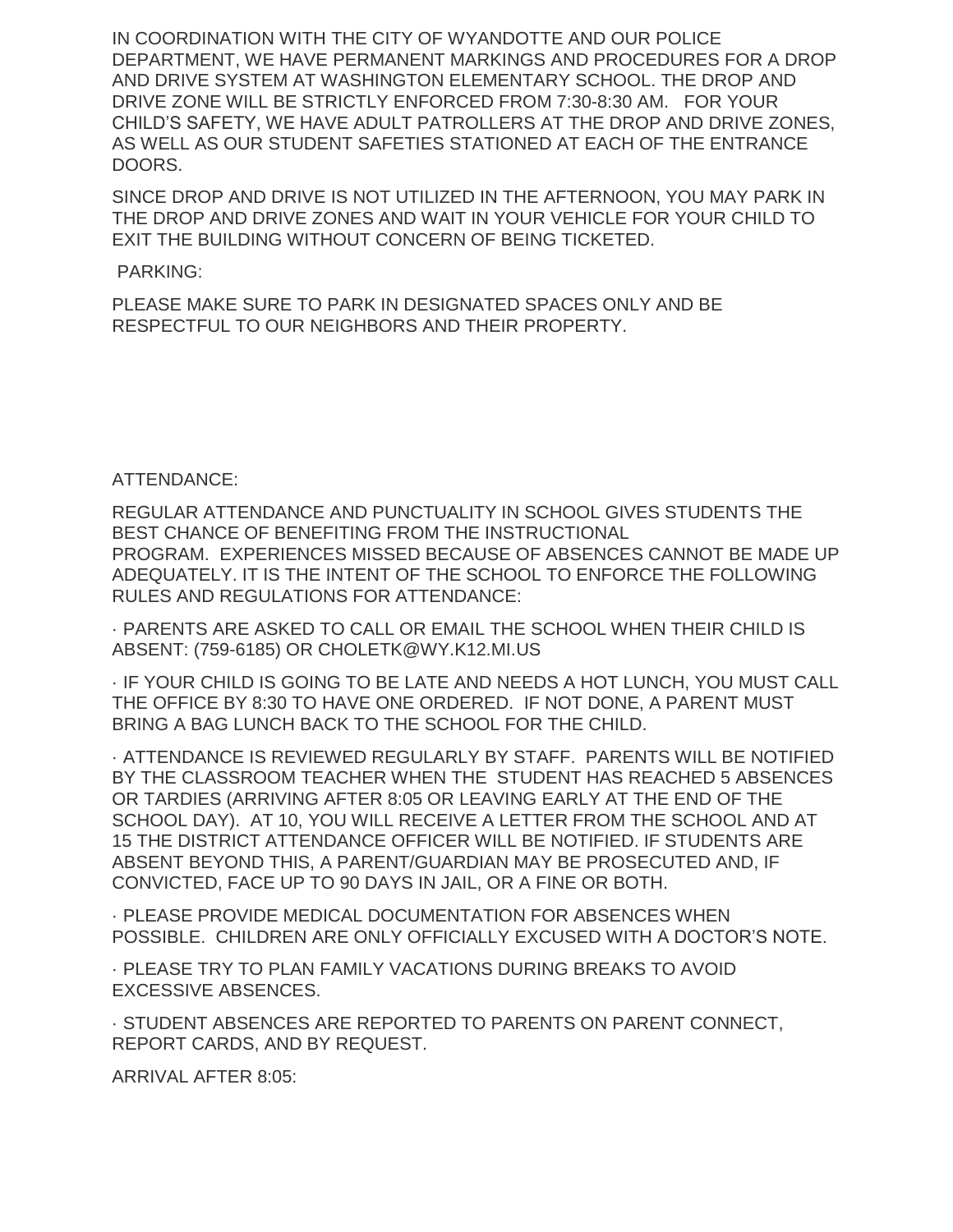FOR THE SAFETY OF OUR STUDENTS, ALL EXTERNAL DOORS ARE LOCKED AT 8:05. IF YOU OR YOUR CHILD NEEDS TO ENTER THE BUILDING AFTER THIS TIME, YOU MUST USE THE VISITOR ENTRANCE. PLEASE PUSH THE BUTTON TO CONTACT US IN THE OFFICE AND WE WILL UNLOCK THE DOOR FOR YOU.

STUDENT EARLY RELEASE:

· STUDENTS WILL ONLY BE RELEASED TO THOSE PERSONS LISTED ON THE EMERGENCY CARD IN THE OFFICE.

· IF YOU ARE PICKING UP YOUR CHILD DURING THE SCHOOL DAY, YOU MUST SIGN HIM OR HER OUT IN THE OFFICE. THE SECRETARY WILL CALL THE CLASSROOM FOR YOUR CHILD. YOUR CHILD MUST MEET YOU IN THE SCHOOL OFFICE WHERE HE OR SHE WILL BE RELEASED.

· IDENTIFICATION IS MANDATORY.

· EARLY RELEASES ARE CONSIDERED THE SAME AS TARDIES AND WILL FOLLOW THE SAME ATTENDANCE PROCEDURES.

VISITS/ PERSONAL DELIVERIES:

· IN ORDER TO PROPERLY MONITOR THE SAFETY OF THE STUDENTS AND STAFF, EACH VISITOR MUST REPORT TO THE OFFICE UPON ENTERING THE BUILDING TO SIGN IN AND RECEIVE A PASS.

· ANY VISITOR FOUND IN THE BUILDING WITHOUT A PASS SHALL BE ASKED TO RETURN TO THE OFFICE.

· IF A PERSON WISHES TO SPEAK WITH A MEMBER OF THE STAFF, HE/SHE SHOULD CALL FOR AN APPOINTMENT PRIOR TO COMING TO THE SCHOOL, IN ORDER TO SCHEDULE A MUTUALLY CONVENIENT TIME.

· PARENTS MAY LEAVE ITEMS FOR THEIR SON/DAUGHTER IN THE MAIN OFFICE.

· PERSONAL DELIVERIES ARE NOT TO BE MADE TO INDIVIDUAL CLASSROOMS - THE PURPOSE OF THIS IS TO MINIMIZE CLASS INTERRUPTION AND ENSURE THE SAFETY OF OUR STUDENTS.

SCHOOL MEALS:

· BREAKFAST: COST \$ 1.50 (FROM 7:30—8:00) LUNCH: COST \$2.85

· IF YOUR CHILD IS GOING TO BE LATE AND NEEDS TO ORDER A HOT LUNCH YOU MUST CALL THE OFFICE BY 8:30. NO LUNCHES CAN BE ORDERED AFTER THIS TIME.

· IF A PARENT VISITS THEIR CHILD DURING LUNCH TIMES THEY MUST STOP IN THE OFFICE TO RECEIVE A PASS AND A DESIGNATED AREA WILL BE AVAILABLE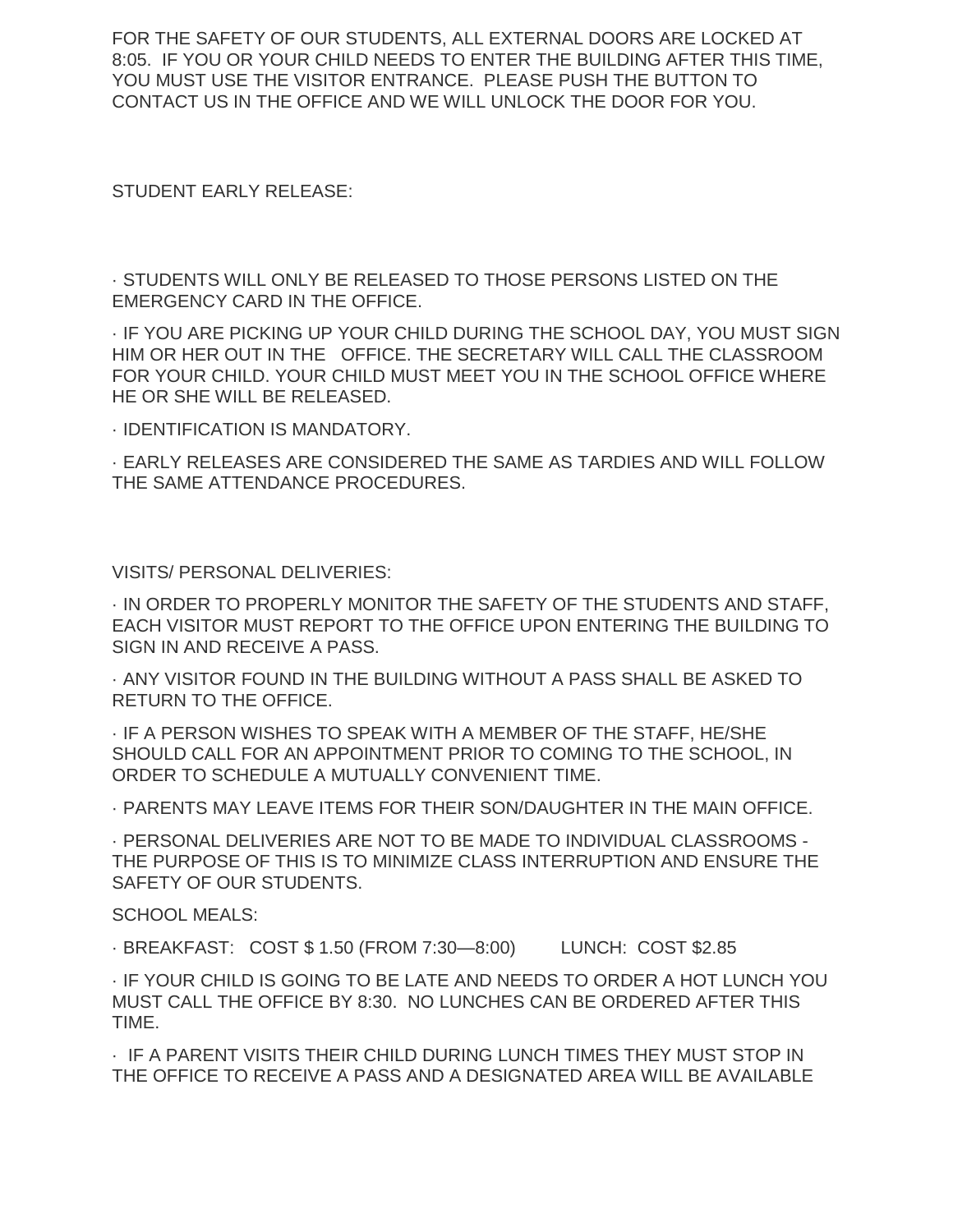FOR PARENTS TO VISIT WITH THEIR INDIVIDUAL CHILD. PARENTS ARE NOT PERMITTED TO EAT IN THE LUNCHROOM.

· STUDENTS ARE NOT PERMITTED TO HAVE POP AT LUNCH. PLEASE PLAN ACCORDINGLY.

· SCHOOL MEALS CAN BE PAID ON A DAILY BASIS OR PARENTS MAY PAY IN ADVANCE. MONEY PAID IN ADVANCE WILL BE PUT ON THE CHILD'S LUNCH ACCOUNT AND WILL REMAIN THERE UNTIL USED OR UNTIL THE STUDENT LEAVES THE DISTRICT. THERE IS NO CHARGING OF LUNCHES. CHECKS MAY BE WRITTEN TO WYANDOTTE FOOD SERVICE. YOU MAY ALSO PAY ONLINE AND CHECK YOUR CHILD'S ACCOUNT BALANCE THROUGH MY PAYMENT PLUS:

HTTPS://WWW.MYPAYMENTSPLUS.COM

IF YOU NEED YOUR CHILD'S ID NUMBER, PLEASE CALL THE OFFICE. ALSO, WE ENCOURAGE EVERYONE TO FILL OUT THE FREE/REDUCED LUNCH FORM. DOING SO HELPS OUR SCHOOL.

IMPORTANT DOCUMENTS:

· EMERGENCY CARD:

THE EMERGENCY CARD IS PROVIDED AT THE BEGINNING OF EACH SCHOOL YEAR AND BOTH SIDES MUST BE FILLED IN COMPLETELY. FAILURE TO RETURN THE COMPLETED FORM TO THE SCHOOL COULD JEOPARDIZE A STUDENT'S SAFETY. THEREFORE, STUDENTS ARE NOT PERMITTED TO PARTICIPATE IN GYM OR RECESS UNTIL THE EMERGENCY CARD IS TURNED IN. AT LEAST TWO EMERGENCY CONTACTS SHOULD BE LISTED. IT IS THE PARENT'S RESPONSIBILITY TO IMMEDIATELY NOTIFY THE SCHOOL OFFICE OF ANY CHANGES DURING THE SCHOOL YEAR.

· MEDICATION FORM:

THE SCHOOL STAFF CANNOT DISPENSE MEDICATION (INCLUDING, COUGH DROPS, ETC.) WITHOUT A DOCTOR SIGNED DISTRICT MEDICATION FORM ON FILE. A PARENT MUST BRING IN THE MEDICATION IN ITS ORIGINAL CONTAINER TO THE OFFICE WHERE IT WILL BE ADMINISTERED BY A STAFF MEMBER.

· FREE/REDUCED LUNCH APPLICATION:

IF YOUR CHILD RECEIVED FREE OR REDUCED LUNCH LAST YEAR AND ATTENDED WYANDOTTE PUBLIC SCHOOLS, YOU MUST COMPLETE A NEW FORM FOR THIS YEAR ONLINE BY OCTOBER 15TH OR YOU CHILD WILL BE CHARGED FULL MENU PRICES. ANY NEW STUDENTS COMPLETING AN APPLICATION MUST WAIT UNTIL APPROVAL IS GIVEN BEFORE FREE OR REDUCED PRICES ARE GIVEN.

· VOLUNTEER CONSENT FORM

PARENTS MUST COMPLETE THIS FORM ONLINE TWO WEEKS PRIOR TO SCHEDULED EVENT TO VOLUNTEER IN ANY CAPACITY. THE FORM CAN BE FOUND ON OUR DISTRICT WEBSITE: [WWW.WYANDOTTE.ORG](http://www.wyandotte.org/) GO TO THE PARENTS AND COMMUNITY TAB AND SELECT VOLUNTEER.

STUDENT DRESS CODE:

· WHILE FASHION CHANGES, THE REASON FOR BEING IN SCHOOL DOES NOT. STUDENTS ARE IN SCHOOL TO LEARN. ANY FASHION (DRESS, ACCESSORY,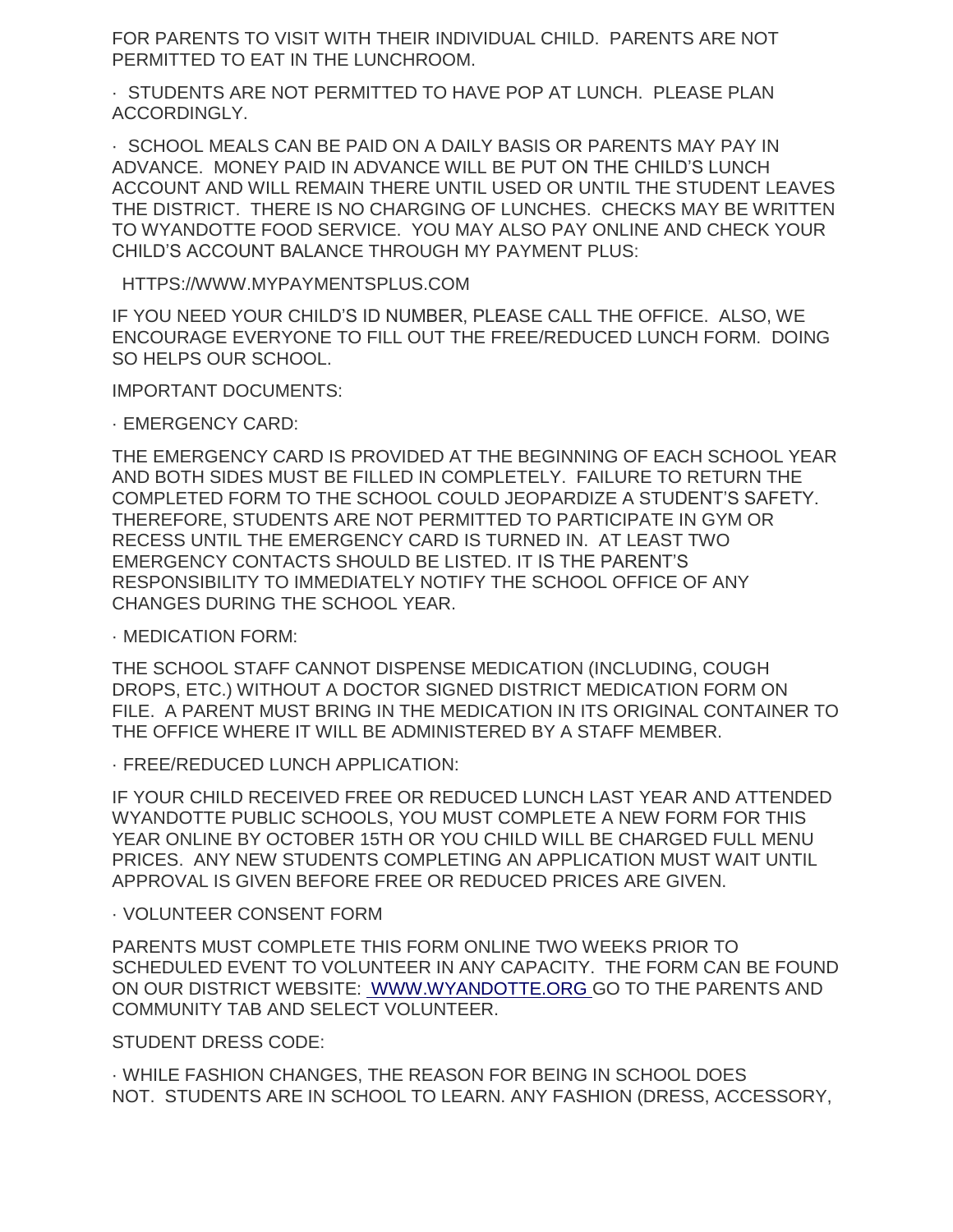OR HAIRSTYLE) THAT DISRUPTS THE EDUCATIONAL PROCESS OR PRESENTS A SAFETY RISK WILL NOT BE PERMITTED.

· APPAREL SHOULD BE APPROPRIATE FOR THE DAILY SCHOOL ROUTINE.

· DURING WARM MONTHS: SHORTS/SKIRTS MUST BE LONGER THAN FINGERTIP LENGTH, SHIRTS MUST COVER THE SHOULDER, AND SHOES MUST BE SECURED TO THE FOOT WITH A STRAP AROUND THE ANKLE.

· THE FOLLOWING FACTORS SHOULD BE CONSIDERED IN DETERMINING A STUDENT'S DRESS AND GROOMING:

\*CLEANLINESS AND OTHER ASPECTS OF PERSONAL HYGIENE

\*MAKE-UP IS STRONGLY DISCOURAGED

#### BIRTHDAYS:

· DUE TO THE INCREASING NUMBER OF LIFE THREATENING ALLERGIES OUR STUDENTS MAY HAVE; PLEASE DO NOT SEND IN BIRTHDAY TREATS. IF TREATS ARE MISTAKENLY BROUGHT IN, THEY WILL BE SENT BACK HOME. YOUR CHILD WILL STILL BE RECOGNIZED ON THEIR BIRTHDAY AND TEACHERS WILL PROVIDE A "NONFOOD" RELATED PRIVILEGE TO SHARE WITH THEIR CLASSMATES TO MAKE THEIR DAY SPECIAL HERE AT SCHOOL.

TELEPHONES:

· PLEASE FEEL FREE TO CALL THE OFFICE ANY TIME DURING THE DAY TO LEAVE A MESSAGE FOR A STAFF MEMBER, WHO WILL MAKE EVERY ATTEMPT TO RETURN YOUR CALL AS PROMPTLY AS POSSIBLE.

· CALLING THE OFFICE TO SEND MESSAGES TO YOUR CHILD SHOULD BE KEPT TO A MINIMUM (NEAR EMERGENCY SITUATIONS ONLY). PLEASE MAKE EVERY EFFORT TO REMIND YOUR CHILDREN OF ANY SPECIAL AFTER-SCHOOL ARRANGEMENTS – BEFORE THEY LEAVE HOME. IT IS BEST IN THESE CASES TO WRITE A NOTE TO YOUR CHILD AND/OR TEACHER.

· OFFICE TELEPHONES ARE NOT TO BE USED FOR PERSONAL CALLS.

· CELL PHONES ARE NOT RECOMMENDED; HOWEVER, IF STUDENTS NEED TO BRING A CELL PHONE TO SCHOOL, IT MUST BE TURNED OFF. IT MUST NOT BE SEEN OR HEARD OR IT WILL BE TAKEN AWAY UNTIL A PARENT COMES AND PICKS IT UP FROM THE OFFICE.

### PLAYGROUND:

STUDENTS ARE NOT PERMITTED TO PLAY ON THE PLAYGROUND AFTER SCHOOL UNLESS THEY ARE BEING SUPERVISED BY THEIR PARENT/GUARDIAN.

ANIMALS: